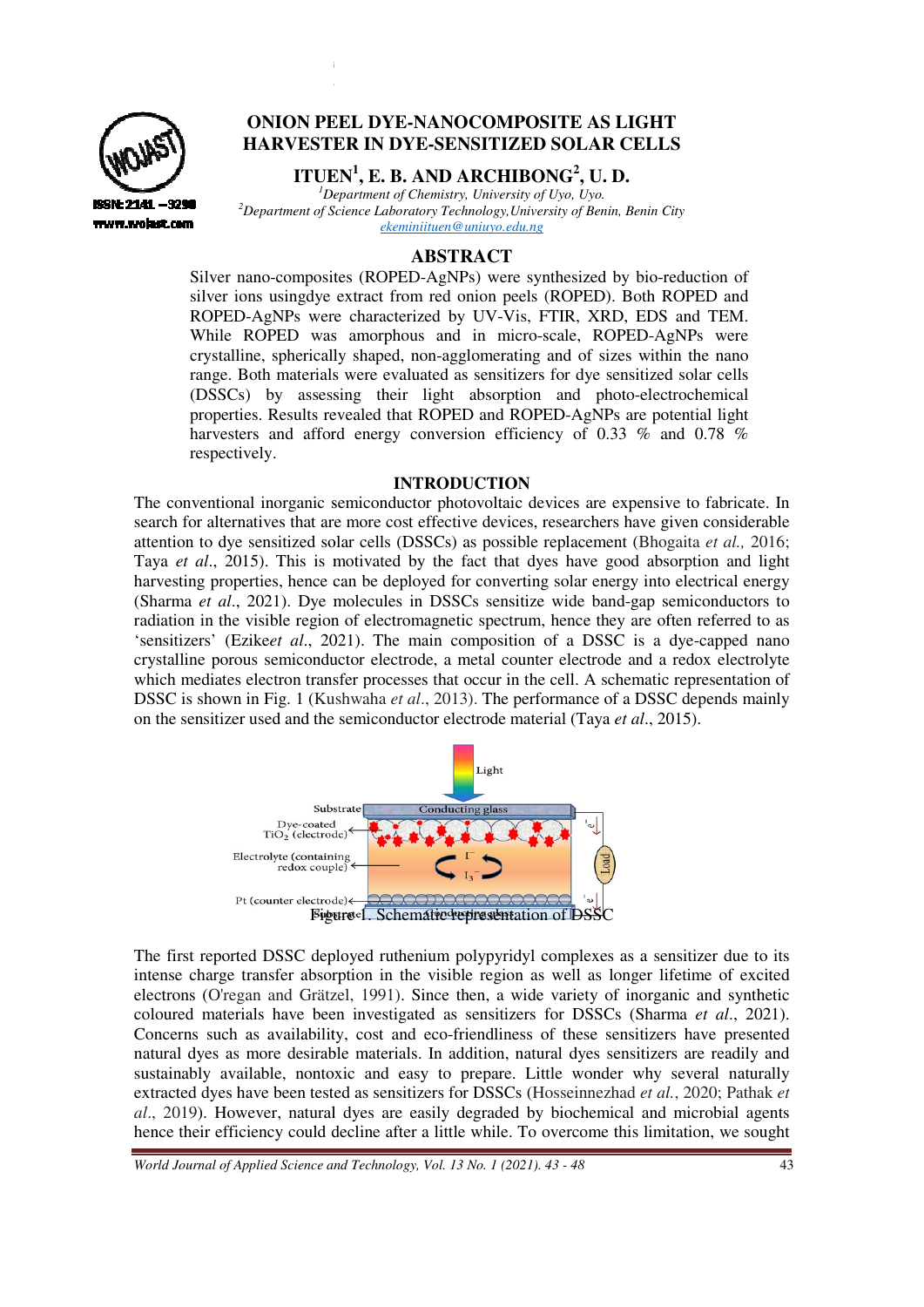to modify the natural dye by bio-reduction reaction with silver ions. The resulting silver nano composites were then assessed in comparison with the crude extract. To the best of our knowledge, this is the first time such innovation is being reported.

## **MATERIALS AND METHOD**

### **Preparation of sensitizer**

Red onion peels were washed with distilled water and air-dried under laboratory temperature. Dried peels were grounded to powder using electric blender. Fifty grams of the powder was extracted in 1 L of deionized water after soaking for 24 h at  $45^{\circ}$ C. The filtrate was concentrated to paste in rotary evaporator and the paste was oven-dried at  $45^{\circ}$ C to powder. Thereafter, 0.1 g of the powder was dissolved in 50 mL of deionized water and labelled as Red onion peels extract dye (ROPED). Then, 25 mL of ROPED was mixed with 25 mL of 0.001 M  $AgNO<sub>3</sub>$  and stirred at  $35-45^{\circ}$ C until colour change was observed, signalling the completion of bio-reduction reaction and formation of nano particles. This solution was labelled as ROPED-AgNPs.

#### **Solar cell assembly**

The current collector used was a 13  $\Omega$ /sq fluorine-doped tin oxide (FTO) glass plate. The FTO glass was cleaned with ethanol in an ultrasonic bath for 10 minutes, and the cleaning was repeated using water, then acetone. TiO<sub>2</sub> paste (Ti-nanoxide T/SP, Solaronix) was coated on the FTO plate following previously reported procedures (Tajudeen, 2017)and then air-dried for 5 minutes. The substrates were then annealed at  $450^{\circ}$ C in air for 30 minutes. This reduced organic loads which may be present in the film and helps  $TiO<sub>2</sub>$  nano particles to interconnect. Film thickness was maintained at about 20  $\mu$ m. The TiO<sub>2</sub> electrodes used were of 0.18 cm<sup>2</sup> active area. After annealing, the film was cooled to  $80^{\circ}$ C, and immersed in ROPED-AgNPs while another film was immersed in ROPED as control. Immersion time was 24 hours to allow for sufficient adsorption/incorporation of the dyes on the film, followed by drying of the film in hot air. A platinum electrode was similarly prepared by coating platinum paste (platisol T/SP, Solaronix) following the above procedures (Singh et *al.*, 2021).

The TiO<sub>2</sub> and Platunium counter electrodes were assembled as a sandwich-type cell. From the hole at the back of the counter electrode, a drop of Iodolyte AN-50 (Solaronix) electrolyte was injected into the cell. Thereafter, the hole was sealed with hot melt ionomer film (SX 1170, Solaronix) and covered with glass. The FTO glass edges were then cleaned and soldered with alloy #143 (Cerasolza) to ensure good electrical contact during measurements.

### **Materials characterization and tests**

Formation of nano-composite and absorption wavelength was determined by UV-Vis spectroscopy (UV-2600 Spectrophotometer). Incorporation of silver into the nano-composite matrix was confirmed by X-ray diffraction (XRD) spectroscopy at  $2\theta = 20^{\circ} - 90^{\circ}$  in comparison with the extract and Energy dispersive X-ray spectroscopy (EDS, EVO MA 15 Zeiss). The morphology and size of the ROPED and ROPED-AgNPs was characterized by transmission electron microscopy (TEM, FEI TECHNAI G2F20). Fourier transform infrared (FTIR) spectroscopy was used to characterize functionalities within  $400 - 4500$  cm<sup>-1</sup> using WQF520 spectrophotometer (Beijing Rayleigh). The current-voltage responses and photoelectrochemical properties were determined at one sun illumination (AM 1.5 G, 100 mWcm<sup>-2</sup>) using a Keithley 2400 source measurement unit and by electrochemical impedance spectroscopy (EIS, Gamry REF600 workstation).

### **RESULTS AND DISCUSSION**

### **Formation and properties of ROPED-AgNPs**

From visual observation, the formation of ROPED-AgNPs occurred within 55-60 minutes. This was signalled by change in colour of the solution to reddish brown (Fig. 2 a).XRD results (Fig. 2 b) shows that ROPED-AgNPs is crystalline whereas ROPED is amorphous. Four peaks were obtained at  $2\theta = 37.98^{\circ}$ ,  $44.20^{\circ}$ ,  $64.73^{\circ}$ , and  $77.26^{\circ}$  corresponding to (110), (200), (220) and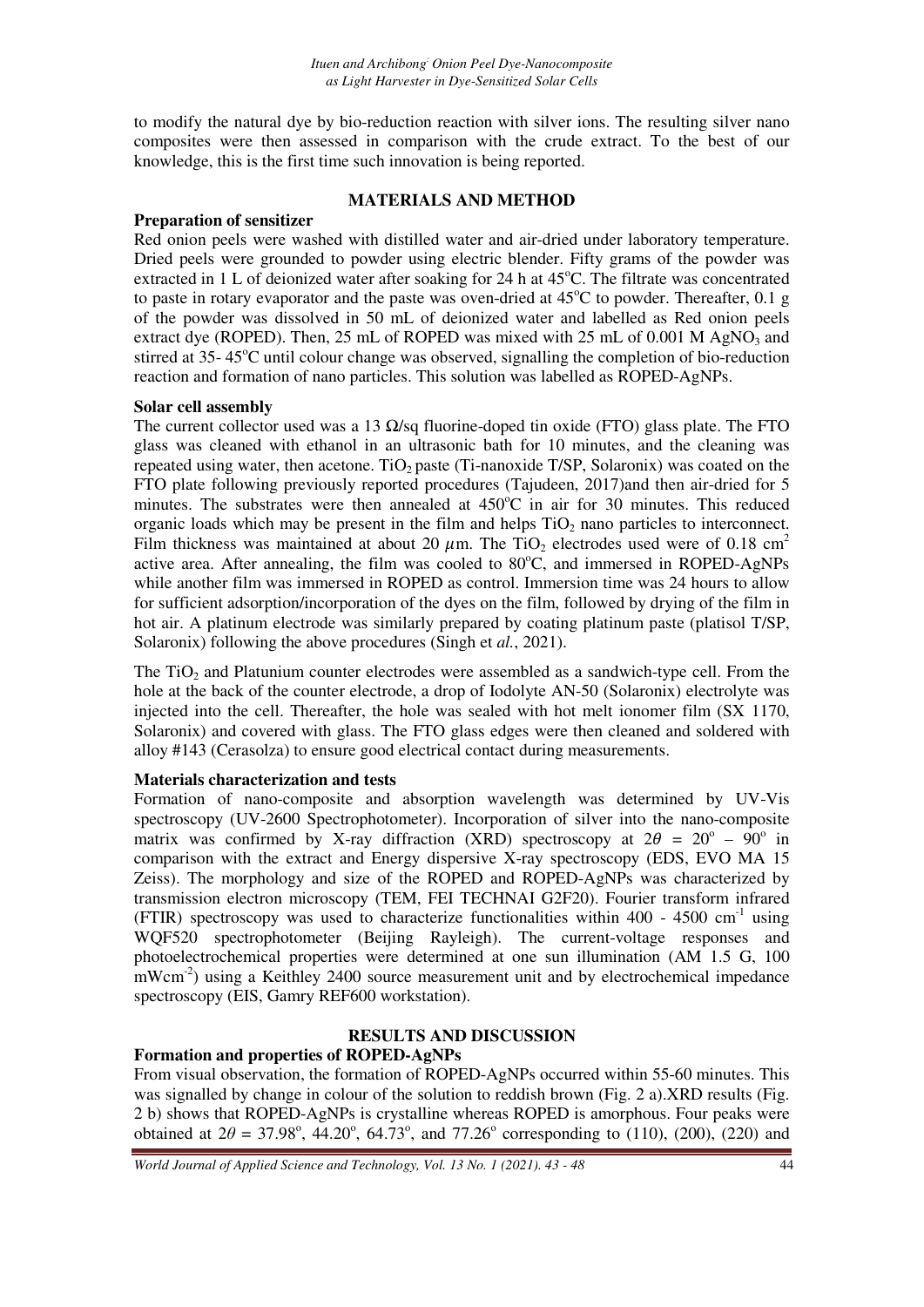(311) Braggs crystallographic planes of face centre cubic (FCC) structure (Ituen *et al*., 2020). Analyses of the results using X-PERT High score Plus software package (PANalytical) confirmed the existence of silver in the  $Ag<sup>0</sup>$  phase and long range orderly periodic arrangement of Ag atoms in a fcc structure with  $a = b = c = 4.0968$  Å and  $\alpha = \beta = \gamma = 90^{\circ}$ , containing cells of volume 68.76x10<sup>-6</sup> pm<sup>3</sup> and density ( $\rho$ ) 10.19 gcm<sup>-3</sup>. The very high intensity peak at 38.16<sup>o</sup> indicates that the (111) plane is the preferred orientation. The calculated crystallite size of nano-composites were about 45 nm.

EDS results reveals that Ag atoms are absent in the spectrum of ROPED but present in the spectrum of ROPED-AgNPs (Fig. 2 c), confirming that silver nano-composites were actually formed. The nano composites surfaces are richer in N and O than the crude extracts, perhaps due to extensive capping of phyto-compounds on the metal surface in the nano scale. TEM images of ROPED-AgNPs (Fig. 2 d) reveals that they are of 45 nm sizes and are round shaped, distinct and do not aggregate.

In addition, the FTIR spectrum of ROPED (Fig. 3 a) shows prominent peaks at 1100 and 1610 cm-1 attributed to C-O stretching (alcohol, carboxylic acid, ester and ether) and N-H stretching (alkaloids, amines, amides and proteins) respectively. However, in the spectrum of ROPED-AgNPs, these peaks shifted to  $1120$  and  $1650$  cm<sup>-1</sup> respectively (Fig. 3 b), signifying their involvement in capping to  $Ag<sup>+</sup>$  ions. The sharp peak at 3450 cm<sup>-1</sup>assigned to O-H stretching (alcohol, phenolics, flavonoids, etc) was obtained for ROPED-AgNPs instead of the broad peak at 3400-3500 cm<sup>-1</sup>for ROPED. The peaks at 1400 cm<sup>-1</sup>and 2960 cm<sup>-1</sup>corresponding to C=C (aromatic) and C-H stretch of methylene groups were more prominent in the spectrum of the nano composites. These may be the active functionalities associated with the formation and stabilization ofROPED-AgNPs.



Figure 2: (a) Colour of (i) ROPED and (ii) ROPED-AgNPs (ii) XRD spectra of ROPED and ROPED-AgNPs (c) EDS spectra of (i) ROPED and (ii) ROPED-AgNPs and (d) TEM images of (i) ROPED and (ii) ROPED-AgNPs

# **Light absorption by ROPED-AgNPs.**

The progress of development of the nano composites was monitored by UV-Vis spectroscopy. On complete development, change in colour of the solution occurred due to bio-reduction of silver  $(Ag^+)$  ions to zero-valent silver  $(Ag^0)$  by ROPED phyto-compounds. Plasmon resonance

*World Journal of Applied Science and Technology, Vol. 13 No. 1 (2021). 43 - 48* 45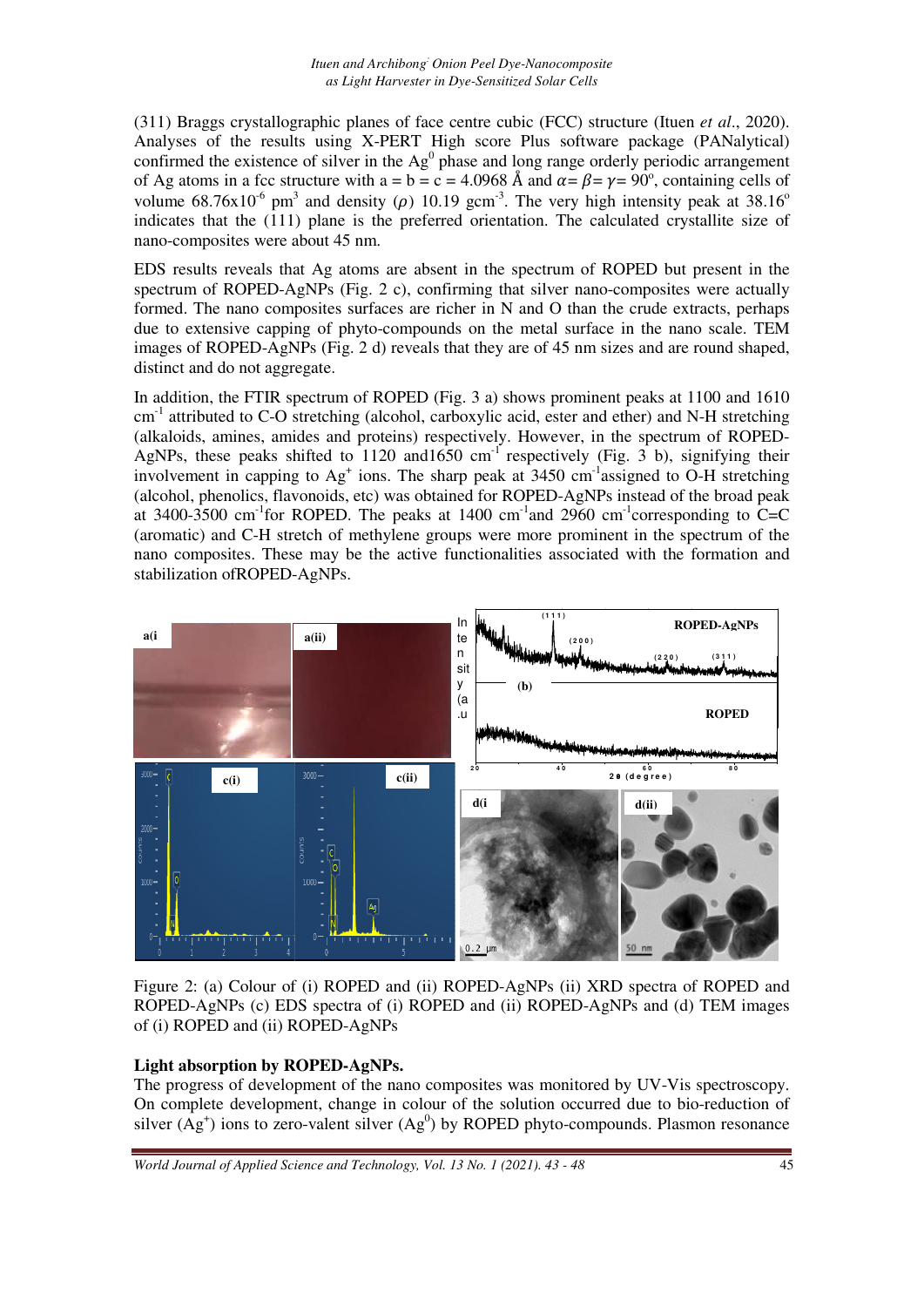absorption caused by combined excitation of electrons results in peak absorbance in the UV-Vis spectrum. While ROPED shows two absorption bands at 508 nm and 585 nm, ROPED-AgNPs shows a broad absorption band at 495 nm, agreeing with previously reported range of 400 – 500 nm for silver nano particles (Ituen *et al*., 2021). The observed absorption may be attributed to chromophores in phyto-compounds in ROPED, mainly quercetin and kaemferol (Fig. 3 a). These absorption wavelengths are associated with  $\pi \to \pi^*$  and  $n \to \pi^*$  transitions. While  $\pi \to \pi^*$  transitions are characteristic of the conjugated double bonds in the anthraquininoid moiety of quercetin and kaemferol,  $n \to \pi^*$  transitions are also characteristic of the hydroxyl and ether groups which are present in both molecules (Jalali*et al*., 2020). In general, most previously reported efficient dye sensitizers had absorption their bands within the range of 400 nm to 670 nm, which falls within visible region (Ahmed *et al*., 2016). This implies that ROPED and ROPED-AgNPs could make an efficient sensitizer or light harvester for DSSCs. Modification of ROPED into nano particles also resulted in increased intensity of absorption, indicating better light harvesting properties.



Figure 3: (a) UV-Vis Spectra of ROPED and ROPED-AgNPs at various time during development and (b) FTIR spectra of ROPED and ROPED-AgNPs.

#### **Voltage – Current response and Photo-electrochemical characteristics**

The performance and photo-electrochemical properties of both ROPED and ROPED-AgNPs sensitized DSSC were evaluated using some familiar associated parameters. Particularly, the fill factor  $(FF)$  and energy conversion efficiency  $(\eta)$  were determined using Eq. 1 and Eq. 2 respectively(Onah*et al*., 2020).

$$
FF = \frac{l_{max}V_{max}}{l_{sc}V_{oc}} = \frac{P_{max}}{l_{sc}V_{oc}}
$$
  
\n
$$
\eta = \frac{P_{out}}{P_{in}} = \frac{P_{max}}{P_{in}} = FF\left(\frac{l_{sc}V_{oc}}{EA}\right)
$$
\n(1)

where $I_{max}$  and  $V_{max}$  represent the maximum current output value and the maximum voltage output value corresponding to the output power or maximum power  $(P_{max})$ ,  $I_{sc}$  and  $V_{oc}$ represents the short circuit current and the open circuit voltage respectively and Eand A represent the incident light irradiance and area of deposited film (Ossai*et al.*, 2021). The results obtained are displayed in Table 1. Results reveal that ROPED-AgNPs yields higher energy conversion efficiency than ROPED, hence is a better photo sensitizer. This observation was also supported by EIS measurement- the radius of the depressed semicircle obtained from Nyquist plot for ROPED-AgNPs sensitized DSSC (Fig. 4) is larger than that of ROPED sensitized DSSC. Usually, the larger the radius of the semicircle, the higher the charge transfer, the lower the rate of recombination and the better the photoelectrical performance of the DSSC (Onah*et al*., 2020).

*World Journal of Applied Science and Technology, Vol. 13 No. 1 (2021). 43 - 48* 46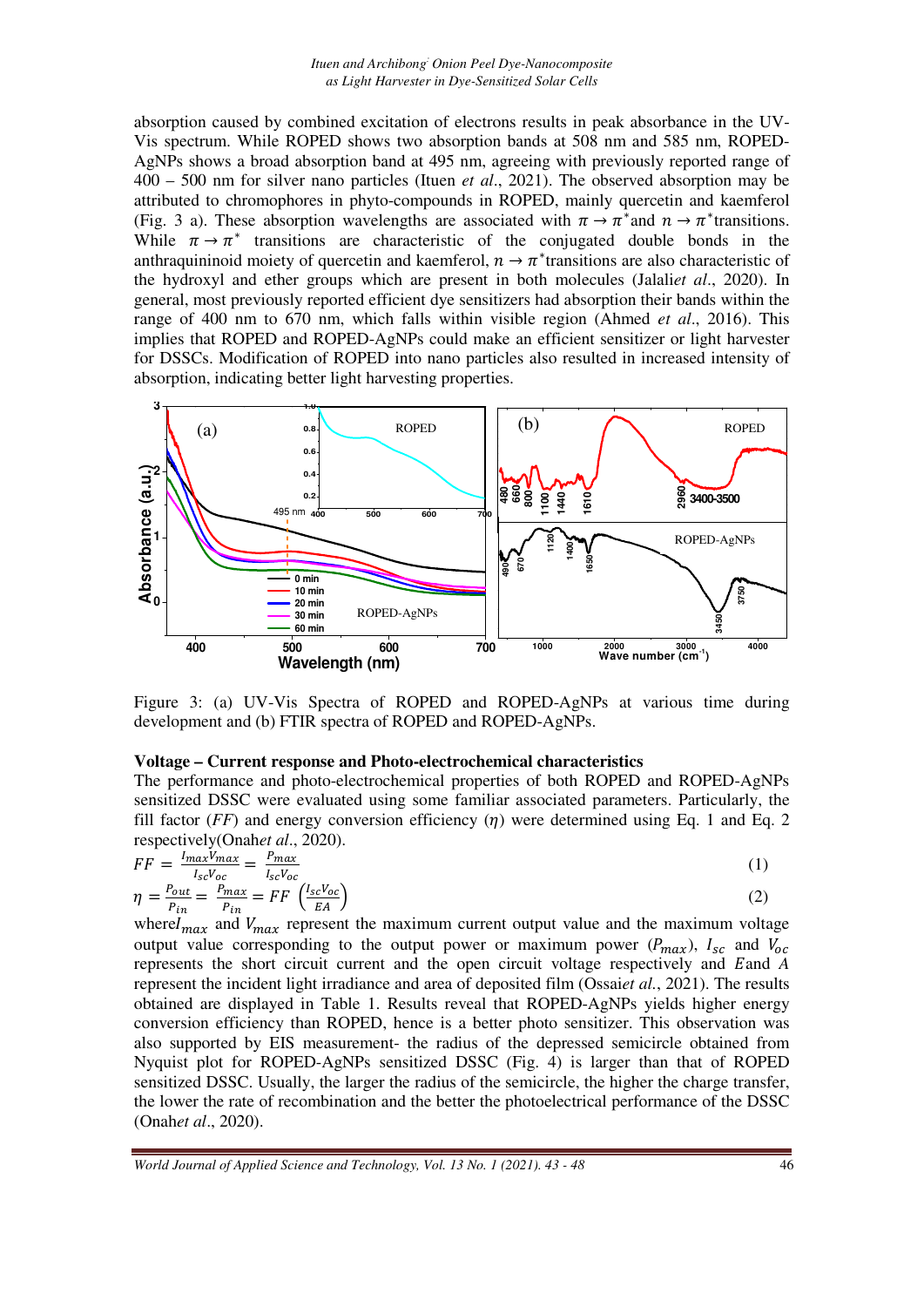

Figure 4:(a) Nyquist plots obtained from EIS study of ROPED sensitized and ROPED-AgNPs sensitized DSSC (b) molecular structure of kaemferol and (c) molecular structure of quercetin.

Table 1. Photo-electrochemical properties of ROPED and ROPED-AgNPs

| Sensitizer   | $V_{ac}$ (mV) | $I_{sc}$ (mA) | $I_{max}(mA)$ | $V_{max}$ (mV) |       | $\eta(\%)$ |
|--------------|---------------|---------------|---------------|----------------|-------|------------|
| <b>ROPED</b> | 338.21        | 4.383         | 2.679         | 221.73         | 0.401 | 0.33       |
| ROPED-AgNPs  | 412.47        | 7.062         | 4.922         | 286.46         | 0.484 | O 78       |

#### **CONCLUSION**

Dye extracted from red onion peels (ROPED) and the dye-silver nano-composite (ROPED-AgNPs) act as sensitizers in dye sensitized solar cell. Both ROPED and ROPED-AgNPs showed intense absorption in the visible region of electromagnetic spectrum resulting in  $\pi \to \pi^*$  and  $n \to \pi^*$ transitions. ROPED-AgNPs showed to be better sensitizer than ROPE judged from the magnitude of energy conversion efficiency of 0.78 % and 0.33 % obtained for ROPED-AgNPs and ROPED respectively. Based on the obtained results, modification of dye extracts into nano particles can improve its performance as sensitizer in dye sensitized solar cells.

#### **REFERENCES**

- AhAhmed, S., Ahmad, M., Swami, B. L. and Ikram, S. (2016). A review on plants extract mediated synthesis of silver nano particles for antimicrobial applications: a green expertise. *Journal of Advanced Research*, 7(1): 17-28.
- Bhogaita, M., Shukla, A. D. and Nalini, R. P. (2016). Recent advances in hybrid solar cells based on natural dye extracts from Indian plant pigment as sensitizers. *Solar Energy*, 137: 212-224.
- Ezike, S. C., Hyelnasinyi, C. N., Salawu, M. A., Wansah, J. F., Ossai, A. N. and Agu, N. N. (2021). Synergestic effect of chlorophyll and anthocyanin Co-sensitizers in TiO2-based dye-sensitized solar cells. *Surfaces and Interfaces*, 22: 100882.
- Hosseinnezhad, M., Gharanjig, K., Yazdi, M. K., Zarrintaj, P., Moradian, S., Saeb, M. R. and Stadler, F. J. (2020). Dye-sensitized solar cells based on natural photosensitizers: A green view from Iran. *Journal of Alloys and Compounds*, 828: 154329.
- Ituen, E., Singh, A., Yuanhua, L. and Li, R. (2020). Synthesis and evaluation of anticorrosion properties of onion mesocarp-nickel nano composites on X80 steel in acidic cleaning solution. *Journal of Materials Research and Technology*, 9(3): 2832-2845.
- Ituen, E., Yuanhua, L., Verma, C., Alfantazi, A., Akaranta, O. and Ebenso, E. E. (2021). Synthesis and Characterization of Walnut Husk Extract-Silver Nano composites for Removal of Heavy Metals from Petroleum Wastewater and Its Consequences on Pipe

*World Journal of Applied Science and Technology, Vol. 13 No. 1 (2021). 43 - 48* 47